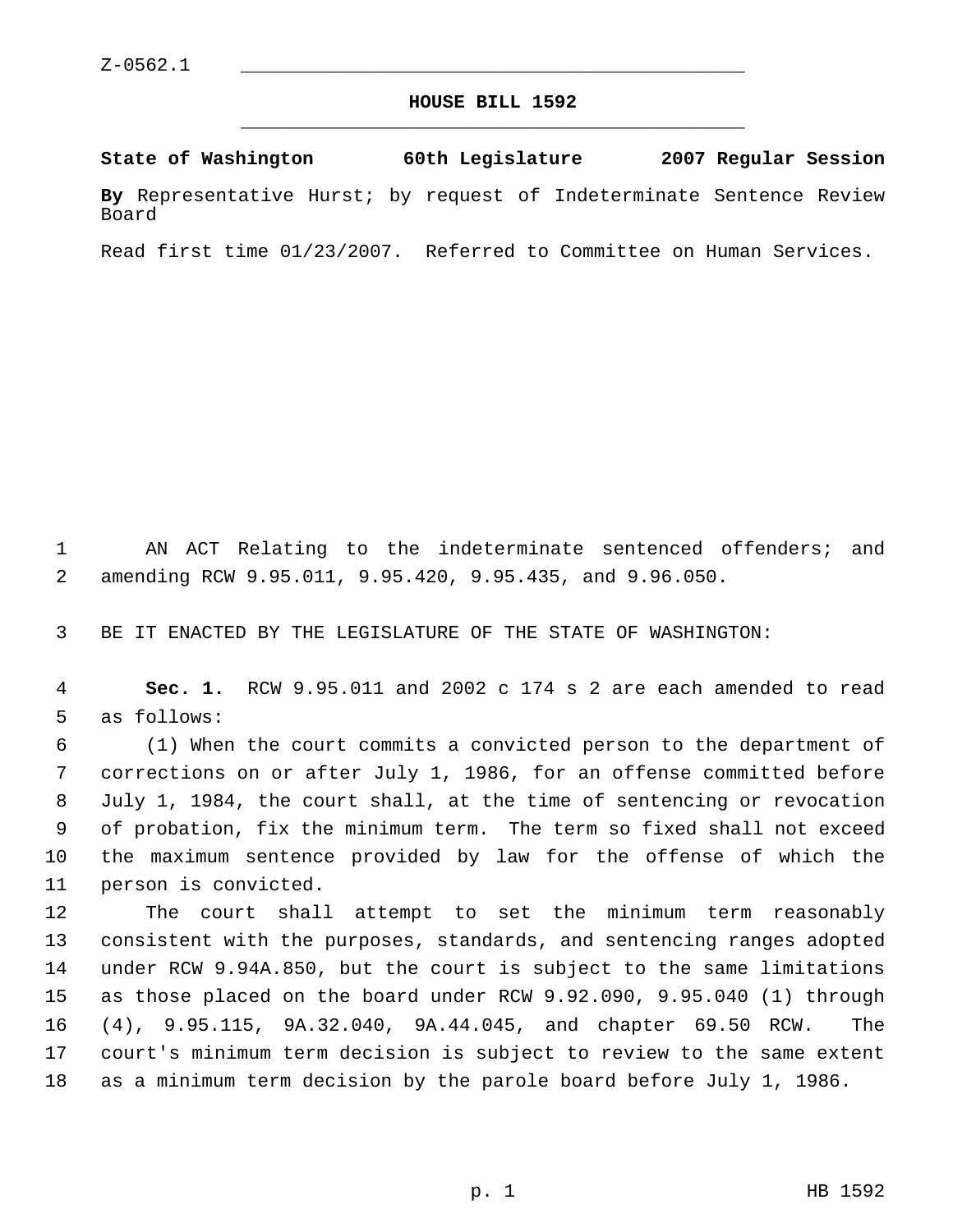Thereafter, the expiration of the minimum term set by the court minus any time credits earned under RCW 9.95.070 and 9.95.110 constitutes the parole eligibility review date, at which time the board may consider the convicted person for parole under RCW 9.95.100 and 9.95.110 and chapter 72.04A RCW. Nothing in this section affects the board's authority to reduce or increase the minimum term, once set by the court, under RCW 9.95.040, 9.95.052, 9.95.055, 9.95.070, 9.95.080, 9.95.100, 9.95.115, 9.95.125, or 9.95.047.

 (2)(a) Except as provided in (b) of this subsection, not less than ninety days prior to the expiration of the minimum term of a person sentenced under RCW 9.94A.712, for a sex offense committed on or after September 1, 2001, less any time credits permitted by statute, the board shall review the person for conditional release to community custody as provided in RCW 9.95.420. If the board does not release the person, it shall set a new minimum term not to exceed an additional  $((two))$  five years. The board shall review the person again not less 17 than ninety days prior to the expiration of the new minimum term. The board's rules shall permit an offender to petition for an earlier review if circumstances change or the board receives new information 20 that would warrant an earlier review.

 (b) If at the time a person sentenced under RCW 9.94A.712 for a sex offense committed on or after September 1, 2001, arrives at a department of corrections facility, the offender's minimum term has expired or will expire within one hundred twenty days of the offender's arrival, then no later than one hundred twenty days after the offender's arrival at a department of corrections facility, but after the board receives the results from the end of sentence review process and the recommendations for additional or modified conditions of community custody from the department, the board shall review the person for conditional release to community custody as provided in RCW 9.95.420. If the board does not release the person, it shall set a new 32 minimum term not to exceed an additional  $((\text{two}))$  five years. The board shall review the person again not less than ninety days prior to the 34 expiration of the new minimum term. The board's rules shall permit an offender to petition for an earlier review if circumstances change or the board receives new information that would warrant an earlier review.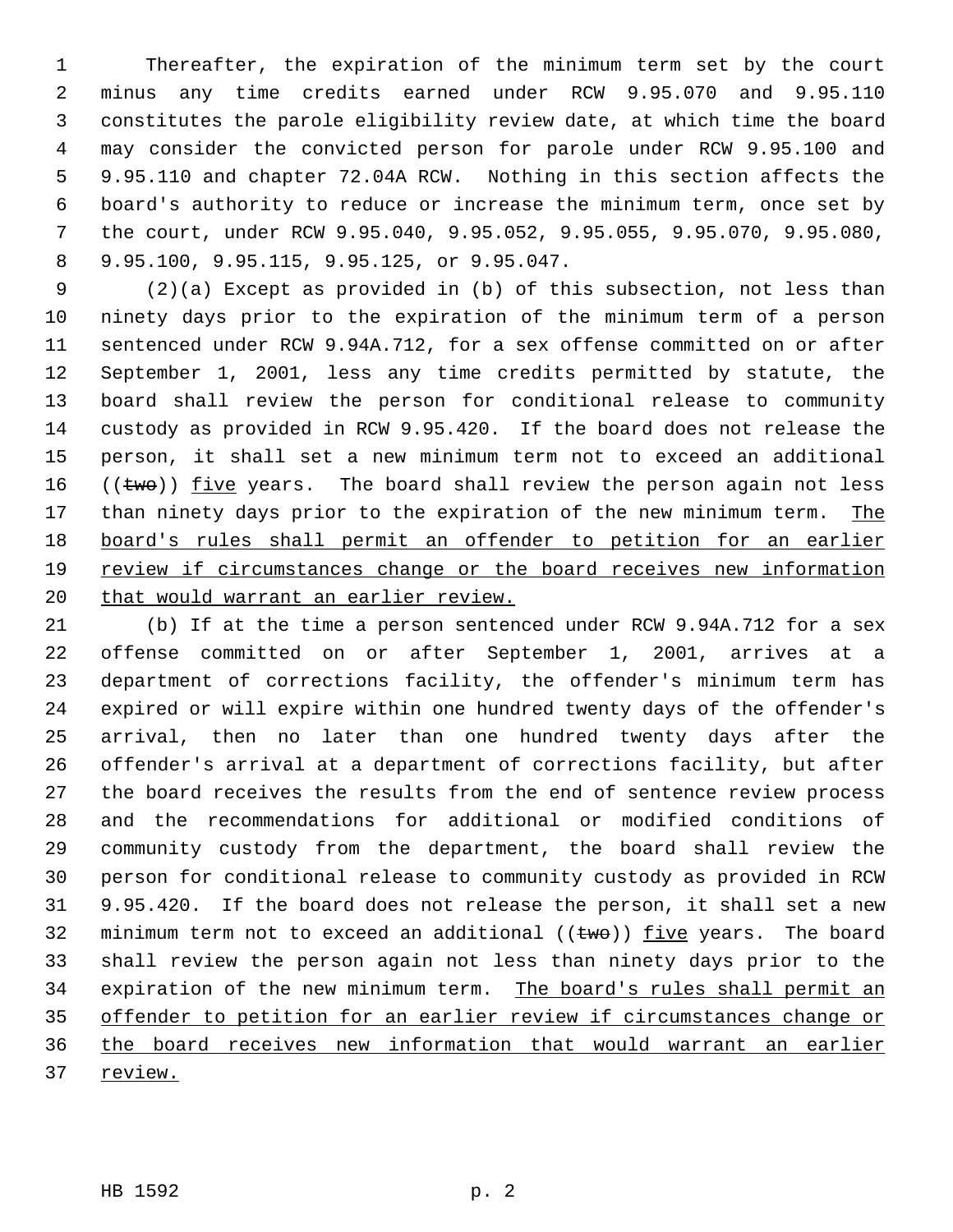**Sec. 2.** RCW 9.95.420 and 2006 c 313 s 2 are each amended to read as follows:

 (1)(a) Except as provided in (c) of this subsection, before the expiration of the minimum term, as part of the end of sentence review process under RCW 72.09.340, 72.09.345, and where appropriate, 72.09.370, the department shall conduct, and the offender shall participate in, an examination of the offender, incorporating methodologies that are recognized by experts in the prediction of sexual dangerousness, and including a prediction of the probability that the offender will engage in sex offenses if released.

 (b) The board may contract for an additional, independent examination, subject to the standards in this section.

 (c) If at the time the sentence is imposed by the superior court the offender's minimum term has expired or will expire within one hundred twenty days of the sentencing hearing, the department shall conduct, within ninety days of the offender's arrival at a department of corrections facility, and the offender shall participate in, an examination of the offender, incorporating methodologies that are recognized by experts in the prediction of sexual dangerousness, and including a prediction of the probability that the offender will engage in sex offenses if released.

 (2) The board shall impose the conditions and instructions provided for in RCW 9.94A.720. The board shall consider the department's recommendations and may impose conditions in addition to those recommended by the department. The board may impose or modify conditions of community custody following notice to the offender.

 (3)(a) Except as provided in (b) of this subsection, no later than ninety days before expiration of the minimum term, but after the board receives the results from the end of sentence review process and the recommendations for additional or modified conditions of community custody from the department, the board shall conduct a hearing to determine whether it is more likely than not that the offender will engage in sex offenses if released on conditions to be set by the board. The board may consider an offender's failure to participate in an evaluation under subsection (1) of this section in determining whether to release the offender. The board shall order the offender released, under such affirmative and other conditions as the board determines appropriate, unless the board determines by a preponderance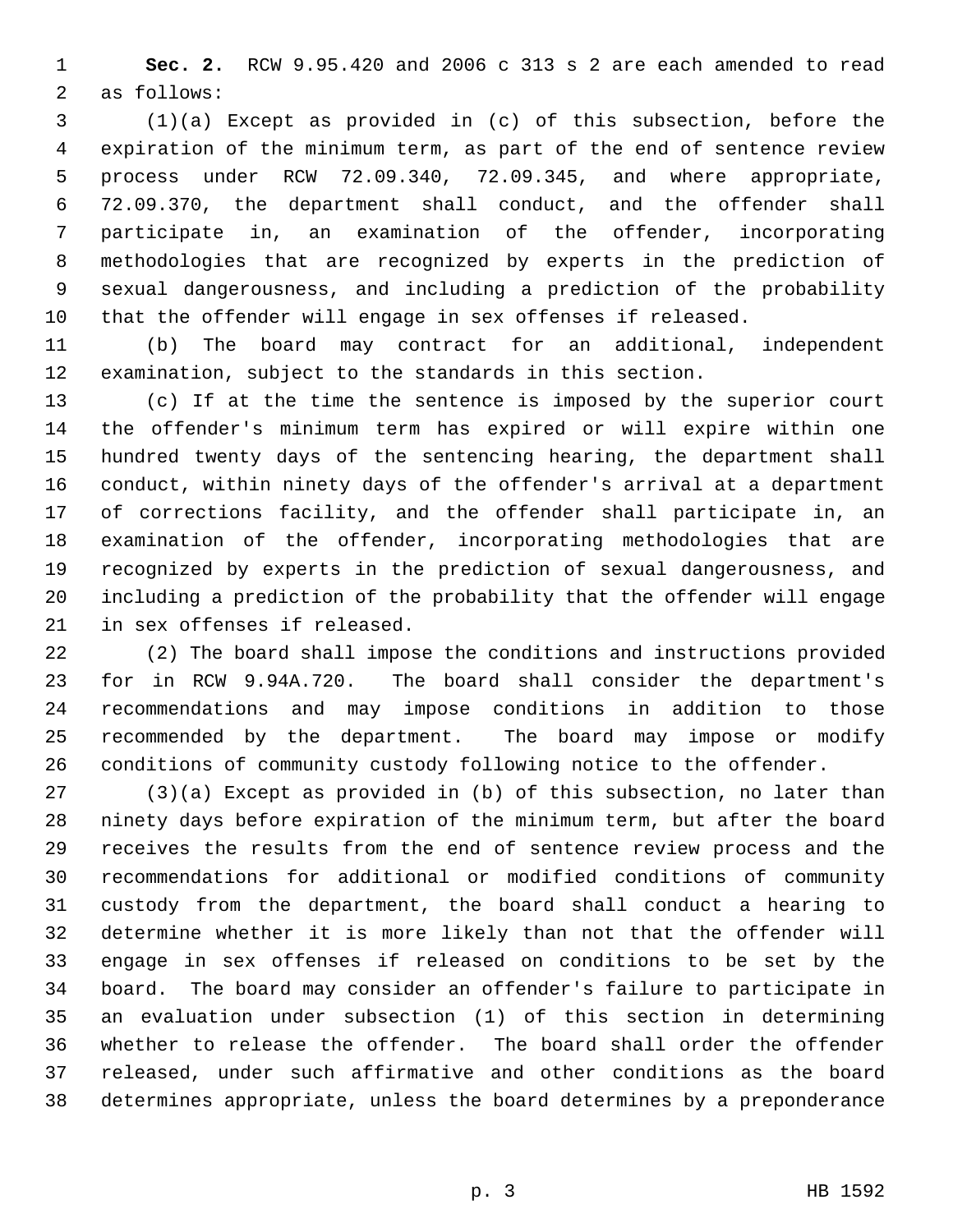of the evidence that, despite such conditions, it is more likely than not that the offender will commit sex offenses if released. If the board does not order the offender released, the board shall establish 4 a new minimum term, not to exceed an additional  $((two))$  five years.

 (b) If at the time the offender's minimum term has expired or will expire within one hundred twenty days of the offender's arrival at a department of correction's facility, then no later than one hundred twenty days after the offender's arrival at a department of corrections facility, but after the board receives the results from the end of sentence review process and the recommendations for additional or modified conditions of community custody from the department, the board shall conduct a hearing to determine whether it is more likely than not that the offender will engage in sex offenses if released on conditions to be set by the board. The board may consider an offender's failure to participate in an evaluation under subsection (1) of this section in determining whether to release the offender. The board shall order the offender released, under such affirmative and other conditions as the board determines appropriate, unless the board determines by a preponderance of the evidence that, despite such conditions, it is more likely than not that the offender will commit sex offenses if released. If the board does not order the offender released, the board shall 22 establish a new minimum term, not to exceed an additional  $((\text{two}))$  five years.

 (4) In a hearing conducted under subsection (3) of this section, the board shall provide opportunities for the victims of any crimes for which the offender has been convicted to present oral, video, written, or in-person testimony to the board. The procedures for victim input shall be developed by rule. To facilitate victim involvement, county prosecutor's offices shall ensure that any victim impact statements and known contact information for victims of record are forwarded as part of the judgment and sentence.

 **Sec. 3.** RCW 9.95.435 and 2003 c 218 s 1 are each amended to read as follows:

 (1) If an offender released by the board under RCW 9.95.420 violates any condition or requirement of community custody, the board may transfer the offender to a more restrictive confinement status to serve up to the remaining portion of the sentence, less credit for any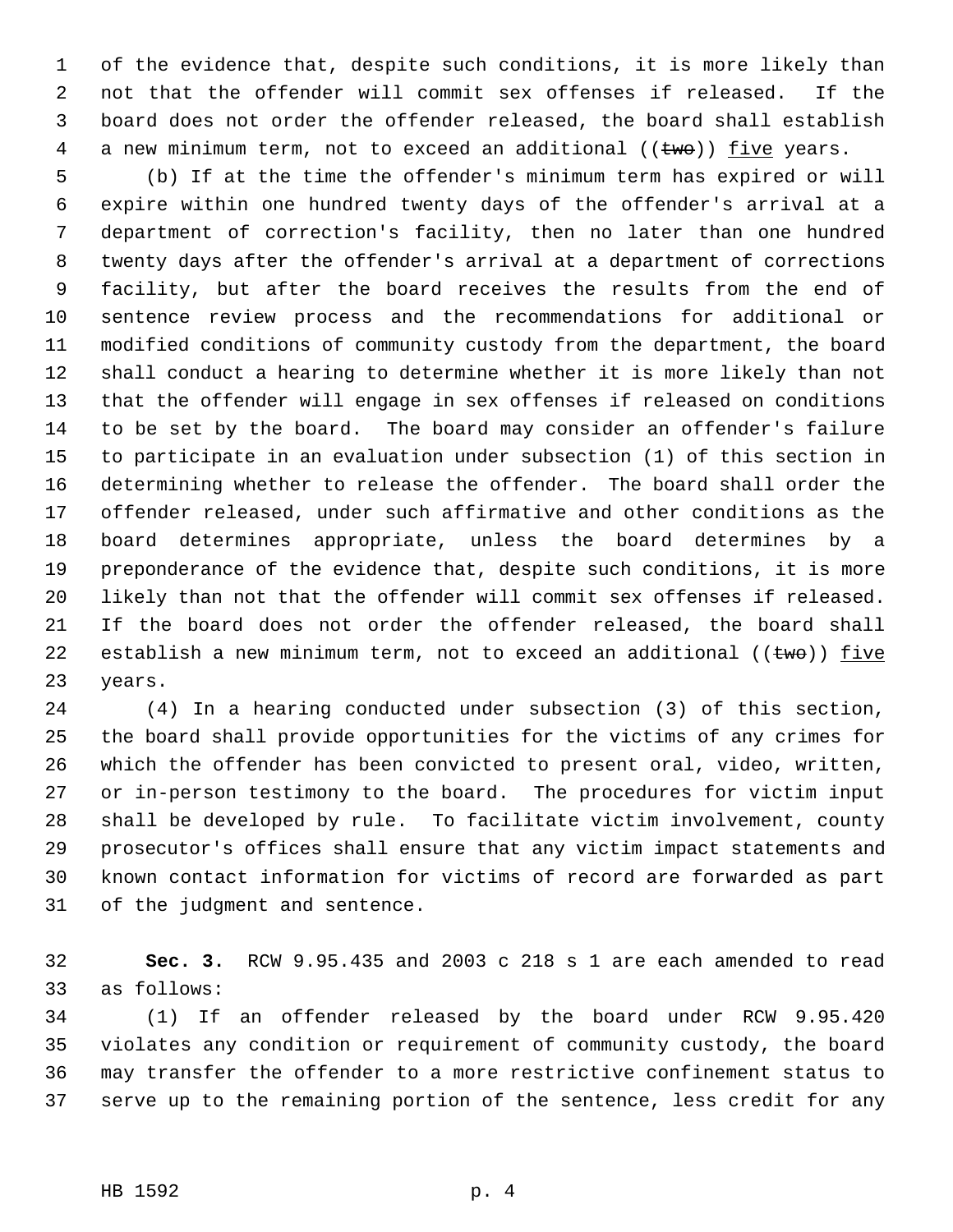period actually spent in community custody or in detention awaiting disposition of an alleged violation and subject to the limitations of subsection (2) of this section.

 (2) Following the hearing specified in subsection (3) of this section, the board may impose sanctions such as work release, home detention with electronic monitoring, work crew, community restitution, inpatient treatment, daily reporting, curfew, educational or counseling sessions, supervision enhanced through electronic monitoring, or any 9 other sanctions available in the community, or may suspend the release and sanction up to sixty days' confinement in a local correctional 11 facility for each violation, or revoke the release to community custody whenever an offender released by the board under RCW 9.95.420 violates any condition or requirement of community custody.

 (3) If an offender released by the board under RCW 9.95.420 is accused of violating any condition or requirement of community custody, he or she is entitled to a hearing before the board or a designee of the board prior to the imposition of sanctions. The hearing shall be considered as offender disciplinary proceedings and shall not be subject to chapter 34.05 RCW. The board shall develop hearing procedures and a structure of graduated sanctions consistent with the hearing procedures and graduated sanctions developed pursuant to RCW 9.94A.737. The board may suspend the offender's release to community custody and confine the offender in a correctional institution owned, operated by, or operated under contract with the state prior to the hearing unless the offender has been arrested and confined for a new criminal offense.

 (4) The hearing procedures required under subsection (3) of this section shall be developed by rule and include the following:

 (a) Hearings shall be conducted by members or designees of the board unless the board enters into an agreement with the department to use the hearing officers established under RCW 9.94A.737;

32 (b) The board shall provide the offender with ((written notice of 33 the violation,)) findings and conclusions which include the evidence relied upon, and the reasons the particular sanction was imposed. ((The notice shall include a statement of the rights specified in this subsection, and the offender's)) The offender will be notified of the 37 right to appeal the sanction and the right to file a personal restraint petition under court rules after the final decision of the board;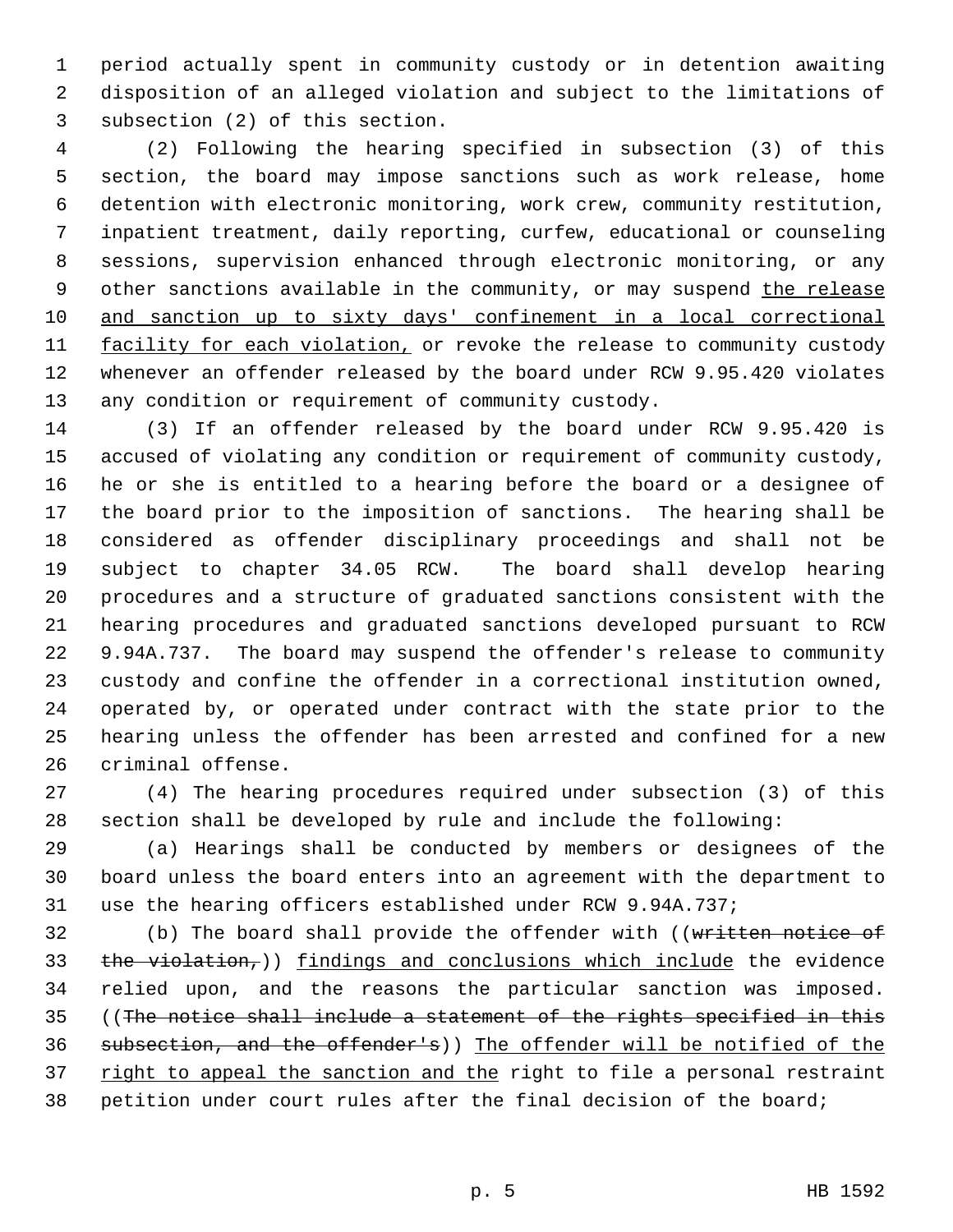(c) The hearing shall be held unless waived by the offender, and shall be electronically recorded. For offenders not in total confinement, the hearing shall be held within thirty days of service of notice of the violation, but not less than twenty-four hours after notice of the violation. For offenders in total confinement, the hearing shall be held within thirty days of service of notice of the violation, but not less than twenty-four hours after notice of the violation. The board or its designee shall make a determination whether probable cause exists to believe the violation or violations occurred. The determination shall be made within forty-eight hours of receipt of the allegation;

 (d) The offender shall have the right to: (i) Be present at the hearing; (ii) have the assistance of a person qualified to assist the 14 offender in the hearing, appointed by the ((hearing examiner)) 15 presiding hearing officer if the offender has a language or communications barrier; (iii) testify or remain silent; (iv) call witnesses and present documentary evidence; (v) question witnesses who appear and testify; and (vi) be represented by counsel if revocation of the release to community custody upon a finding of violation is a probable sanction for the violation. The board may not revoke the release to community custody of any offender who was not represented by counsel at the hearing, unless the offender has waived the right to counsel; and

24 (e) The sanction shall take effect if affirmed by the ((hearing 25 examiner)) presiding hearing officer.

26 (5) Within seven days after the ((hearing examiner's)) presiding 27 hearing officer's decision, the offender may appeal the decision to the 28 full board or to a panel of three reviewing examiners designated by the chair of the board or by the chair's designee. The sanction shall be reversed or modified if a majority of the panel finds that the sanction was not reasonably related to any of the following: (a) The crime of conviction; (b) the violation committed; (c) the offender's risk of reoffending; or (d) the safety of the community.

 (6) For purposes of this section, no finding of a violation of conditions may be based on unconfirmed or unconfirmable allegations.

 **Sec. 4.** RCW 9.96.050 and 2002 c 16 s 3 are each amended to read as follows: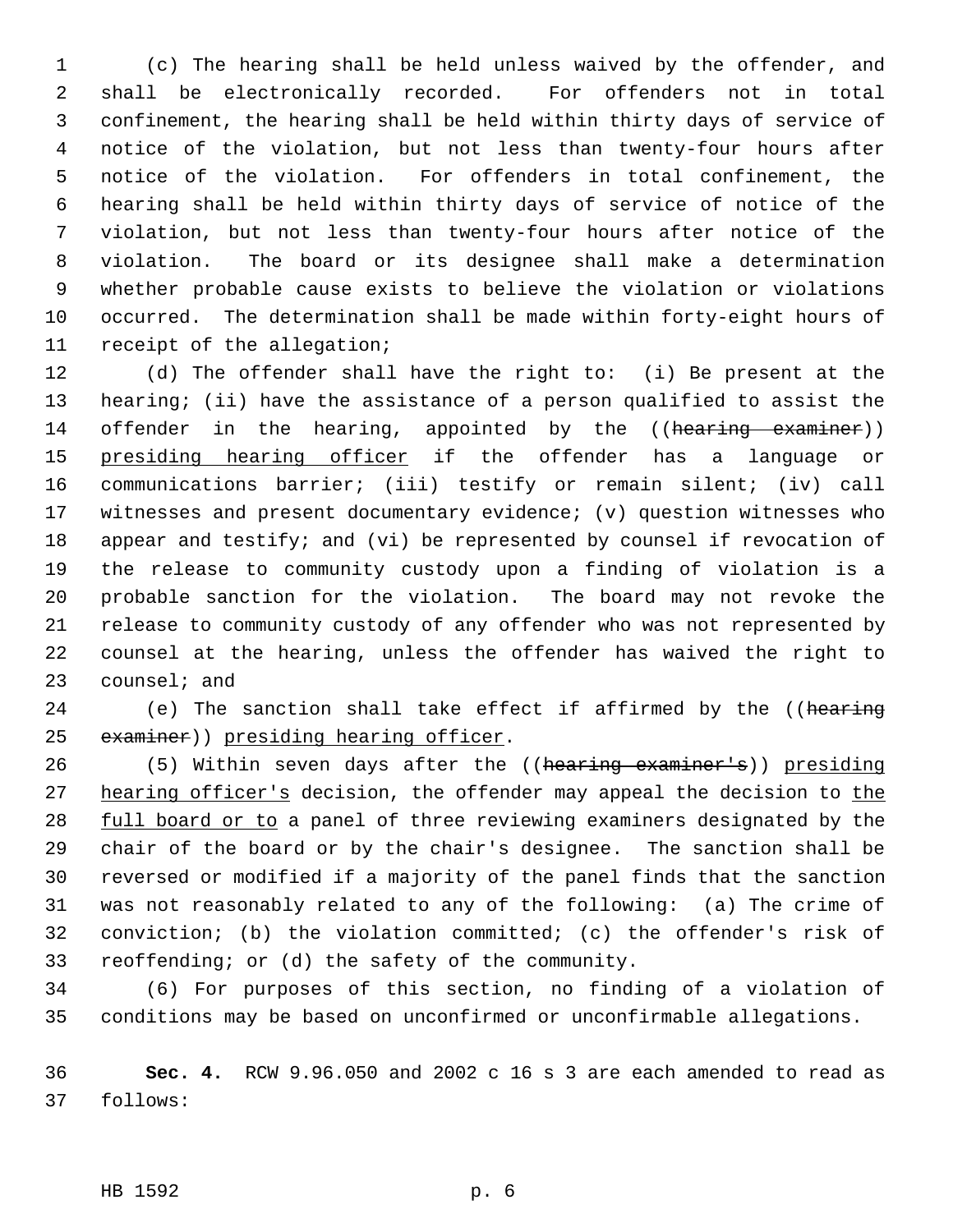1 (1)(a) When ((a prisoner)) an offender on parole has performed all obligations of his or her release, including any and all legal financial obligations, for such time as shall satisfy the indeterminate sentence review board that his or her final release is not incompatible with the best interests of society and the welfare of the paroled individual, the board may make a final order of discharge and issue a 7 certificate of discharge to the ((prisoner)) offender. ((The certificate of discharge shall be issued to the offender in person or 9 by mail to the prisoner's last known address.))

 (b) The board retains the jurisdiction to issue a certificate of 11 discharge after the expiration of the offender's or parolee's maximum 12 statutory sentence. If not earlier granted and any and all legal financial obligations have been paid, the board shall issue a final order of discharge three years from the date of parole unless the 15 parolee is on suspended or revoked status at the expiration of the 16 three years.

17 (c) The discharge, regardless of when issued, shall have the effect 18 of restoring all civil rights lost by operation of law upon conviction, and the certification of discharge shall so state.

20 (d) This restoration of civil rights shall not restore the right to 21 receive, possess, own, or transport firearms.

 (e) The board shall issue a certificate of discharge to the 23 offender in person or by mail to the offender's last known address.

 (2) The board shall send a copy of every signed certificate of discharge to the auditor for the county in which the offender was sentenced and to the department of corrections. The department shall create and maintain a data base containing the names of all felons who have been issued certificates of discharge, the date of discharge, and the date of conviction and offense.

 ((The board retains the jurisdiction to issue a certificate of discharge after the expiration of the prisoner's or parolee's maximum statutory sentence. If not earlier granted, the board shall make a final order of discharge three years from the date of parole unless the parolee is on suspended or revoked status at the expiration of the three years. Such discharge, regardless of when issued, shall have the effect of restoring all civil rights lost by operation of law upon conviction, and the certification of discharge shall so state. This